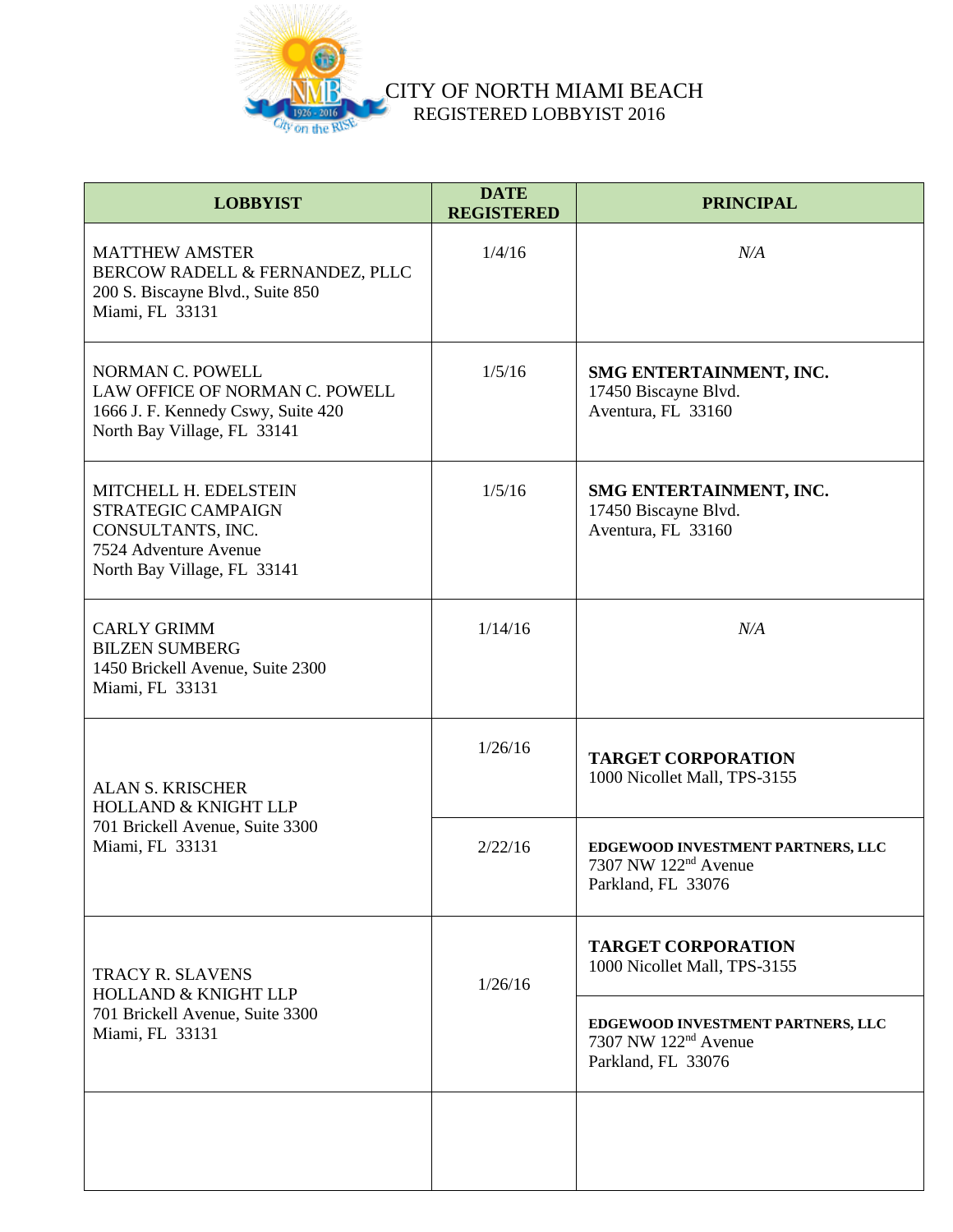

| <b>LOBBYIST</b>                                                                                                                                | <b>DATE</b><br><b>REGISTERED</b> | <b>PRINCIPAL</b>                                                                                           |
|------------------------------------------------------------------------------------------------------------------------------------------------|----------------------------------|------------------------------------------------------------------------------------------------------------|
| <b>JOSEPH G. GOLDSTEIN</b><br><b>HOLLAND &amp; KNIGHT LLP</b><br>701 Brickell Avenue, Suite 3300<br>Miami, FL 33131                            | 1/26/16                          | <b>TARGET CORPORATION</b><br>1000 Nicollet Mall, TPS-3155                                                  |
|                                                                                                                                                | 1/26/16                          | EDGEWOOD INVESTMENT PARTNERS, LLC<br>7307 NW 122 <sup>nd</sup> Avenue<br>Parkland, FL 33076                |
| <b>LEONARDO OTERO</b><br><b>CIGAR CIGAR &amp; COMPANY</b><br>14490 Biscayne Blvd.<br>North Miami Beach, FL 33181                               | 2/2/16                           | <b>LEONARDO OTERO</b><br>14490 Biscayne Blvd.<br>North Miami Beach, FL 33181                               |
| <b>ANTHONY V. DeYURRE</b><br><b>BILZEN SUMBERG</b><br>1450 Brickell Avenue, Ste. 2300<br>Miami, FL 33131                                       | 2/12/16                          | <b>SHEFA TAL, LLC</b><br>247 Bal Bay Drive<br>Bal Harbour, FL 33154                                        |
| <b>JAVIER L. VAZQUEZ</b><br>BERGER SINGERMAN, LLP<br>1450 Brickell Avenue, Suite 1900<br>Miami, FL 33131                                       | 3/3/16                           | SOCCER DEVELOPMENT GROUP, LLC<br>16425 Collins Avenue, Apt. 2112<br>Sunny Isles, FL 33160                  |
|                                                                                                                                                | 3/3/16                           | <b>CK PRIVE GROUP 1800, LLC</b><br>15801 Biscayne Blvd., Suite 203<br>North Miami Beach, FL 33160          |
|                                                                                                                                                | 3/31/16                          | <b>SPORTS LEADERSHIP &amp;</b><br>MANAGEMENT FOUNDATION, INC.<br>$604$ NW $12th$ Avenue<br>Miami, FL 33135 |
| <b>MARISSA A. FAERBER</b><br><b>GREENBERG TRAURIG, P.A.</b><br>333 SE 2 <sup>nd</sup> Avenue, 44 <sup>th</sup> FLOOR<br><b>MIAMI, FL 33131</b> | 3/9/16                           | <b>CHECKERS DRIVE IN</b><br>RESTAURANTS, INC.<br>4300 West Cypress Street, Suite 600<br>Tampa, FL 33607    |
| <b>FELIX LASARTE</b><br>THE LASARTE LAW FIRM<br>3250 NE 1 <sup>st</sup> Avenue, Suite 334<br>Miami, FL 33137                                   | 3/14/16                          | <b>iCAPITAL PROJECT MANAGEMENT</b><br>951 Brickell Avenue, #3708<br>Miami, FL 33131                        |
|                                                                                                                                                |                                  |                                                                                                            |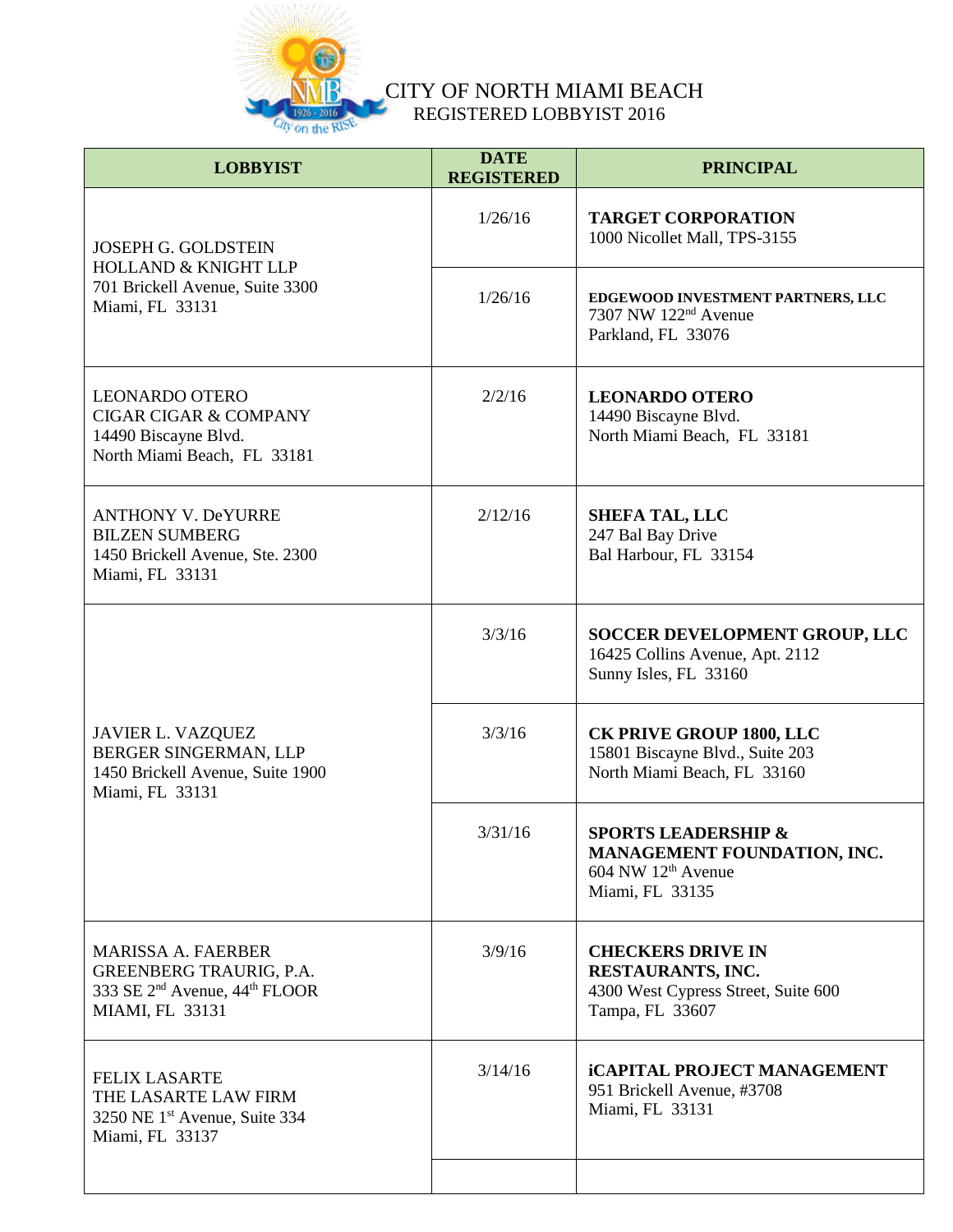

| <b>LOBBYIST</b>                                                                                                    | <b>DATE</b><br><b>REGISTERED</b> | <b>PRINCIPAL</b>                                                                                      |
|--------------------------------------------------------------------------------------------------------------------|----------------------------------|-------------------------------------------------------------------------------------------------------|
|                                                                                                                    | 11/15/16                         | <b>16348 NE 26 AVENUE, LLC</b><br>3165 NE 163rd Street<br>North Miami Beach, FL 33160                 |
| <b>ARTURO GRIEGO</b><br><b>ITECDESIGN</b><br>14850 NW 44 <sup>th</sup> Court, #202<br>Miami, FL 33054              | 3/14/16                          | <b>iCAPITAL PROJECT MANAGEMENT</b><br>951 Brickell Avenue, #3708<br>Miami, FL 33131                   |
| <b>HENRY ILEN</b><br>ILEN PLANNING, INC.<br>50 E. Ocean Blvd, Suite 101<br>Stuart, FL 34994                        | 3/14/16                          | <b>iCAPITAL PROJECT MANAGEMENT</b><br>951 Brickell Avenue, #3708<br>Miami, FL 33131                   |
| <b>MERCY ARCE</b><br><b>HOLLAND &amp; KNIGHT LLP</b><br>701 Brickell Avenue, Suite 3300<br>Miami, FL 33131         | 3/31/16                          | <b>EDGEWOOD INVESTMENT</b><br>PARTNERS, LLC<br>7307 NW 122 <sup>nd</sup> Avenue<br>Parkland, FL 33076 |
| <b>ARMANDO GUTIERREZ</b><br><b>GUTIERREZ &amp; ASSOCIATES</b><br>3175 SW 8 <sup>th</sup> Street<br>Miami, FL 33135 | 4/7/16                           | <b>CH2M HILL ENGINEERS</b><br>3150 SW 38th Avenue, Suite 700<br>Miami, FL 33146                       |
|                                                                                                                    | 5/9/16                           | H&J ASPHALT, INC.<br>4310 NW 35 <sup>th</sup> Avenue<br>Miami, FL 33142                               |
| <b>ALTER GAMBARTE</b><br>15741 NE 15th Place<br>North Miami Beach, FL 33162                                        | 4/22/16                          | <b>ALTER GAMBARTE</b><br>15741 NE 15th Place<br>North Miami Beach, FL 33162                           |
| <b>JOSEPH B. KALLER</b><br>2417 Hollywood Blvd<br>Hollywood, FL 33020                                              | 5/5/16                           | <b>JOSEPH B. KALLER</b><br>2417 Hollywood Blvd<br>Hollywood, FL 33020                                 |
| KEITH M. POLIAKOFF<br>ARNSTEIN & LEHR, LLP<br>200 East Las Olas Boulevard, Suite 1000<br>Fort Lauderdale, FL 33301 | 6/3/16                           | <b>SEVEN PAR 002, LLC</b><br>2901 Sterling Road, Suite 202<br>Fort Lauderdale, FL 33312               |
|                                                                                                                    |                                  |                                                                                                       |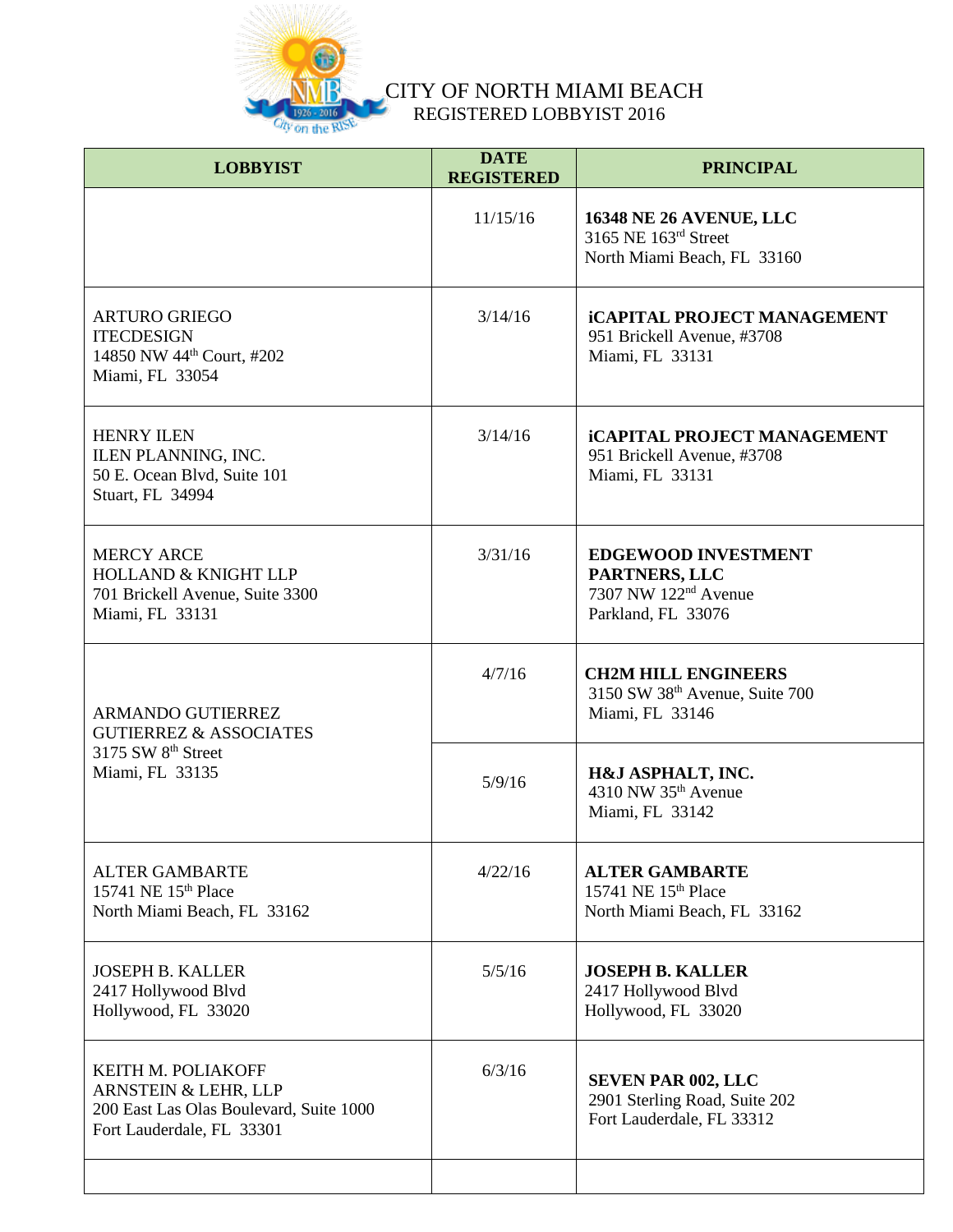

| <b>LOBBYIST</b>                                                                                                                                 | <b>DATE</b><br><b>REGISTERED</b> | <b>PRINCIPAL</b>                                                                                   |
|-------------------------------------------------------------------------------------------------------------------------------------------------|----------------------------------|----------------------------------------------------------------------------------------------------|
| MICHAEL J. SNYDER<br>MICHAEL J. SNYDER & ASSOCIATES P.A.<br>4000 Hollywood Blvd, Suite 455-S<br>Hollywood, FL 33021                             | 6/9/16                           | <b>SPORTS ADVISORY</b><br>CONSULTANTS, INC.<br>2367 Parkview Drive<br>Hallandale, FL 33009         |
| <b>JENNIFER LEVIN</b><br>FROMBERG PERLOW & KORNIK, P.A.<br>20295 NE 29th Place, Suite 200<br>Aventura, FL 33180                                 | 7/13/16                          | <b>VKJJ ALLIANCE, LLC</b><br>2627 NE 203rd Street<br>Aventura, FL 33180                            |
| <b>JUAN CARLOS DAVID</b><br>JCD ARCHITECT, INC.<br>1385 Coral Way, Suite 207<br>Miami, FL 33145                                                 | 7/18/16                          | <b>JUAN CARLOS DAVID</b><br>1385 Coral Way, Suite 207<br>Miami, FL 33145                           |
| <b>RONALD A. SILVER</b><br>RON SILVER & ASSOCIATES, INC.<br>2031 NE 209th Street<br>North Miami Beach, FL 33179                                 | 8/2/16                           | VKJJ ALLIANCE, LLC<br>2627 NE 203rd Street<br>Aventura, FL 33180                                   |
| <b>ISABELLA BALLASTAS</b><br><b>SUEZ ENVIRONMENTAL</b><br><b>SERVICES, INC</b><br>1221 Brickell Avenue, 9th Floor, Suite 918<br>Miami, FL 33131 | 8/16/16                          | <b>SUEZ ENVIRONMENTAL</b><br><b>SERVICES, INC.</b><br>1221 Brickell Avenue #918<br>Miami, FL 33131 |
| LINCOLN R. DIAZ-BALART<br><b>WESTERN HEMISPHERE</b><br>STRATEGIES, LLC (WHS)<br>999 Ponce De Leone Blvd., Suite 520<br>Coral Gables, FL 33134   | 8/16/16                          | <b>SUEZ ENVIRONMENTAL</b><br><b>SERVICES, INC.</b><br>1221 Brickell Avenue #918<br>Miami, FL 33131 |
| ALAN S. ROSENTHAL<br>ROSENTHAL ROSENTHAL RASCO<br>KAPLAN, LLC<br>20900 NE 30 Avenue, Suite 600<br>Aventura, FL 33180                            | 9/8/16                           | PRESTIGE IMPORTS OUTPARCEL, LLC<br>14800 Biscayne Blvd<br>North Miami Beach, FL 33181              |
|                                                                                                                                                 | 9/20/16                          | PLATINUM SOUTH, INC.<br>dba DEAN'S GOLD<br>2355 NE 163 Street<br>North Miami Beach, FL 33162       |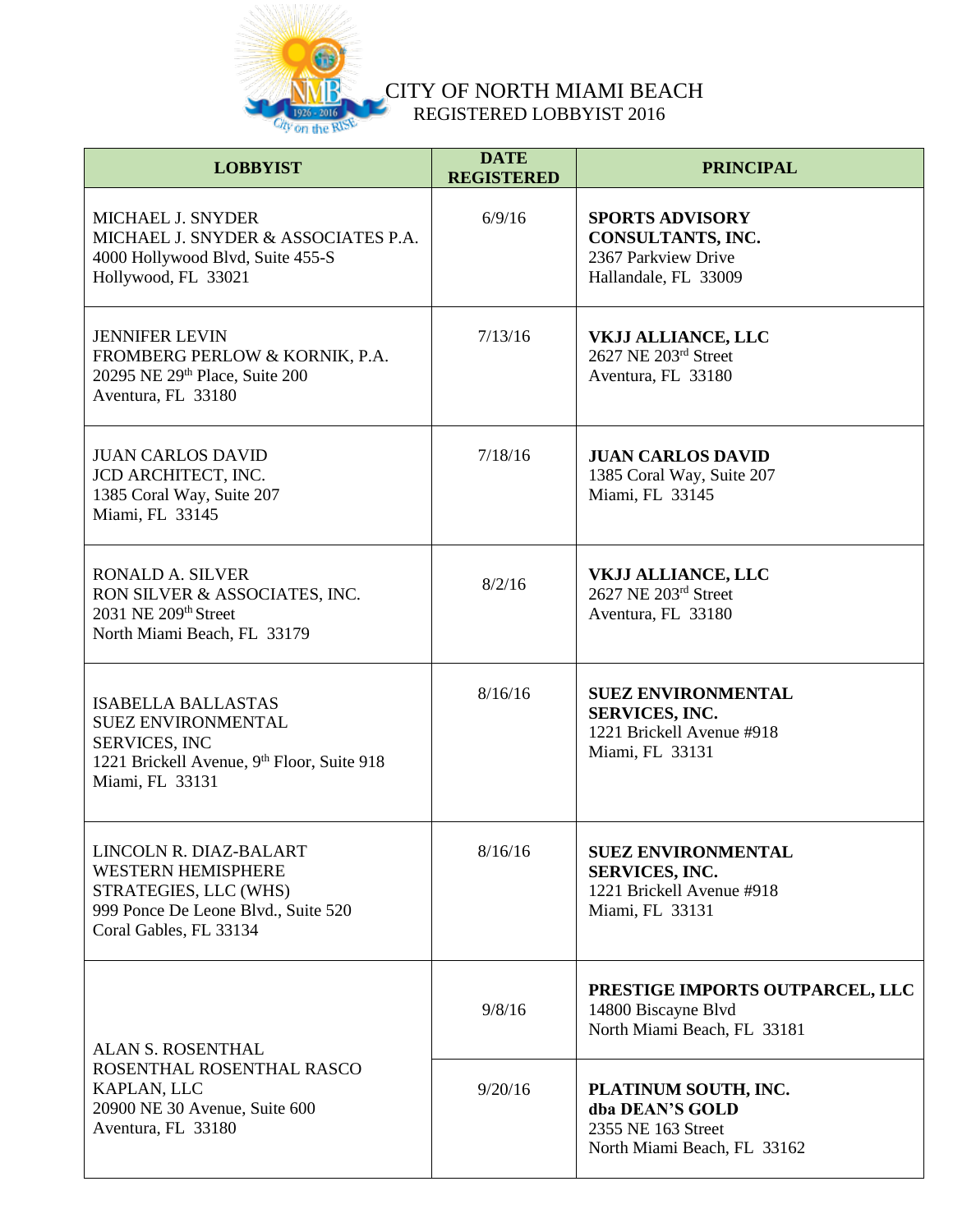

| <b>LOBBYIST</b>                                                                                                             | <b>DATE</b><br><b>REGISTERED</b> | <b>PRINCIPAL</b>                                                                           |
|-----------------------------------------------------------------------------------------------------------------------------|----------------------------------|--------------------------------------------------------------------------------------------|
| <b>CAMILLE J.L. MILLER</b><br>CAMILLE MILLER, P.A.<br>1806 North Flamingo Road, Suite 280<br>Pembroke Pines, FL 33028       | 9/20/16                          | G5IVE, LLC<br>337 NW 170 Street<br>North Miami Beach, FL 33169                             |
| <b>WAYNE M. PATHMAN</b><br>PATHMAN LEWIS, LLP<br>2 South Biscayne Blvd., Suite 2400<br>Miami, FL 33131                      | 9/26/16                          | LAAJ, LLC<br>17071 West Dixie Hwy.<br>North Miami Beach, FL 33160                          |
| <b>DAVID E. SACKS</b><br>PATHMAN LEWIS, LLP<br>2 South Biscayne Blvd., Suite 2400<br>Miami, FL 33131                        | 9/26/16                          | LAAJ, LLC<br>17071 West Dixie Hwy.<br>North Miami Beach, FL 33160                          |
| MICHAEL R. GOLDSTIEN<br>THE GOLDSTEIN ENVIROMENTAL<br>LAW FIRM, P.A.<br>1 SE 3rd Avenue, Suite 2120<br>Miami, FL 33131      | 10/3/16                          | PEOPLES GAS SYSTEM, INC.<br>702 N. Franklin Street<br>Tampa, FL 33602                      |
| <b>SERGIO FELICIANO CANTU</b><br><b>AFSCME FLORIDA</b><br>700 S. Royal Poinciana Blvd., Suite 700<br>Miami Spring, FL 33166 | 10/21/16                         | <b>AFSCME FLORIDA</b><br>700 S. Royal Poinciana Blvd., Suite 700<br>Miami Spring, FL 33166 |
| ANDREW MICHAEL WITKIN<br>WITKIN HULTS DESIGN GROUP<br>307 South 21 <sup>st</sup> Avenue<br>Hollywood, FL 33020              | 10/28/16                         | LAAAJ, LLC<br>17071 West Dixie Highway<br>North Miami Beach, FL 33160                      |
| <b>JOHN THOMAS</b><br>c/o 2350 Kerner Blvd., Suite 250<br>San Rafael, CA 94901                                              | 11/3/16                          | RENOVATE AMERICA, INC.<br>c/o 2350 Kerner Blvd., Suite 250<br>San Rafael, CA 94901         |
| <b>ALAN J. MACKEN</b><br>MACKEN COMPANIES, INC.<br>17071 West Dixie Hwy.<br>North Miami Beach, FL 33160                     | 11/21/16                         | LAAAJ, LLC<br>17071 West Dixie Hwy.<br>North Miami Beach, FL 33160                         |
|                                                                                                                             |                                  |                                                                                            |